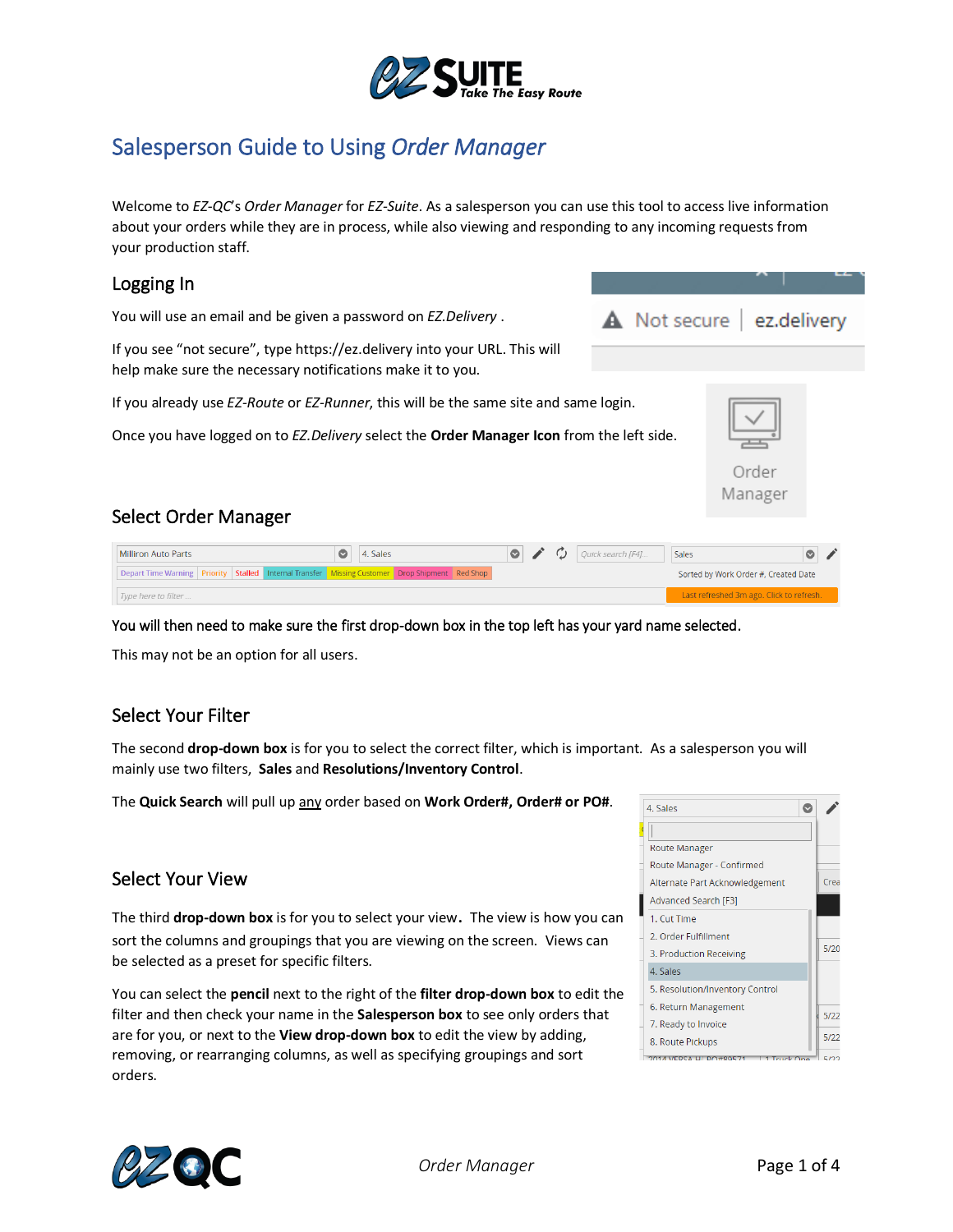

The **Type here to filter**… bar can sort through all the data currently being viewed and filter down to any orders matching what you have typed in**.** This bar is extremely useful. You can search for specific **Order #'s**, **customer or salesperson names**, **specific dates, delivery routes**, or even **part types**.



## Responding to Stalled Orders

For salespeople, the most important job you have within *Order Manager* is responding to stalled orders.

An order is stalled whenever a processing question is answered in a way that requires approval.

**Stalled orders** will congregate in your **Resolutions/Inv. Control filter** along with **cancelled**, **stopped**, or **replaced orders**. This will give you a desktop notification and turn the entire order line red.

Simply click on **Stalled** to view processing information and then select **Approve** (to allow the part to continue processing) or **Deny** (to stop the processing of that part).

## View Delivery Information

You can right click on any order and view **Delivery Information** to quickly pull up any *EZ-Runner* or *EZ-Route* data connected with that order.

If the order was, or actively is, on its way to you via *EZ-Runner* you will see the current stop information. (Displayed on the left half)

If the order is on/or has been on an *EZ-Route* delivery truck you will see the active manifest for that truck from *EZ-Route*. (Displayed on the right half)





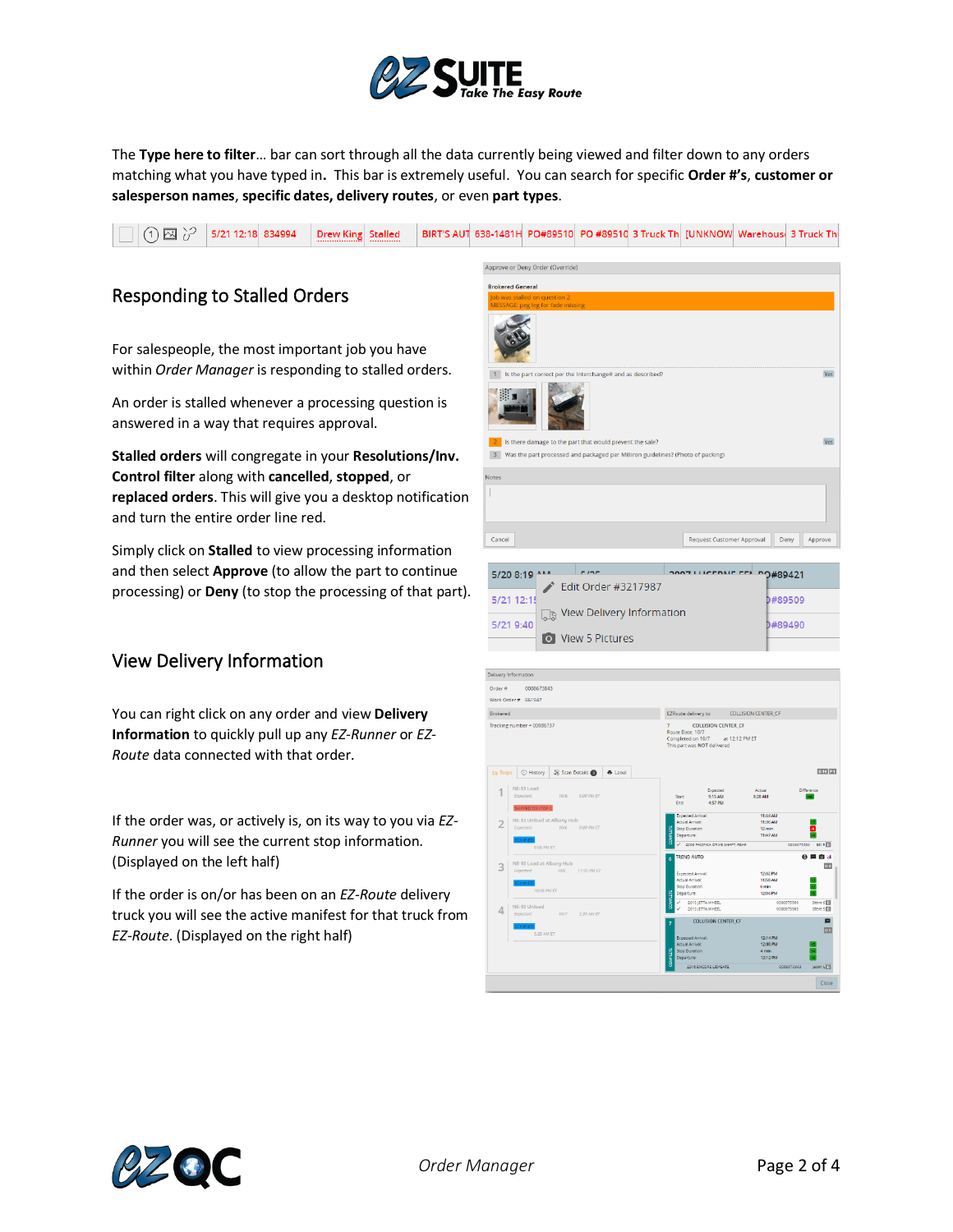

# How do I Find My Order, and What is happening with it Right Now?

As a salesperson you may frequently field calls asking about the status of an order. This section will explain the steps you should take to locate the order and how to determine where it is or what is happening with it.

## Where should I look for my orders?

You will be primarily working out of your **My Sales/All Sales** filters when using *EZ-QC*. When a customer calls and asks where their part is you can start by locating the order in these filters by using the **"Type here to filter…"** bar.

**Order Manager** 

| 4. My Sales                                                                             |  |  | $\circ$ / $\circ$ |  |  |  | Quick search [F4] |  |
|-----------------------------------------------------------------------------------------|--|--|-------------------|--|--|--|-------------------|--|
| Depart Time Warning   Priority   Stalled   Internal Transfer   Drop Shipment   Red Shop |  |  |                   |  |  |  | ALL WO DT INV     |  |
| Type here to filter                                                                     |  |  |                   |  |  |  |                   |  |

This filter allows you to use any visible data in the columns to find the order. That can include Customer Name, Part Type, Purchase Order Number (PO#), Work Order Number (WO#) or any other data that may be visible.

If your order doesn't come up while using the **"Type here to filter…"** bar you will then want to move to the **Quick Search**. This filter specifically is searching for an identifying number on the order, specifically, a WO#, PO#, or EZ Order number. In the event this order is from the past you can also search for a delivery ticket or invoice number by selecting that search type below the **Quick Search** and entering that number.

*\*Tip\* If your order doesn't show up within the My Sales/All Sales filter while using the "Type here to filter…" bar, it has most likely been finalized. Finalized orders would usually indicate the part has been fully processed. You will want to quick search the order and confirm it has been processed (See next section to understand how to confirm the status of the order)*

### How do I know where my part is in process?

In *EZ-QC* the main key to understanding what is going on with your order is the **Quality Status**. Within many Sales views we group orders by the Quality Status, this can also be found in the Quality Status Column. Quality Status's change automatically as an order progresses through the *EZ-QC* process.

|                                                                                                   | 4. My Sales                  |                             | $\circ$ | O               |                                    |       | Quick  |  |  |  |  |  |
|---------------------------------------------------------------------------------------------------|------------------------------|-----------------------------|---------|-----------------|------------------------------------|-------|--------|--|--|--|--|--|
| Priorit<br>talled<br>Drop Shipment<br><b>Depart Time Warning</b><br>Internal Transfer<br>Red Shop |                              |                             |         |                 |                                    |       |        |  |  |  |  |  |
| Type here to filter                                                                               |                              |                             |         |                 |                                    |       |        |  |  |  |  |  |
|                                                                                                   | Indicators                   | <b>Quality Status</b>       | Type    | Prod            | Customer                           | Invoi | Work   |  |  |  |  |  |
|                                                                                                   | <b>Stalled - Salesperson</b> |                             |         |                 |                                    |       |        |  |  |  |  |  |
|                                                                                                   | (1)                          | Stalled - Salespersor Order |         |                 | Main Warel BILL'S USED PARTS - PRP |       | 537431 |  |  |  |  |  |
|                                                                                                   |                              |                             |         |                 |                                    |       |        |  |  |  |  |  |
|                                                                                                   | New                          |                             |         |                 |                                    |       |        |  |  |  |  |  |
|                                                                                                   | ∩                            | <b>New</b>                  | Order   | Yard            | Weaver - Carnesville               |       | 537730 |  |  |  |  |  |
|                                                                                                   |                              |                             |         |                 |                                    |       |        |  |  |  |  |  |
| Complete                                                                                          |                              |                             |         |                 |                                    |       |        |  |  |  |  |  |
|                                                                                                   | $\Omega$                     | Complete                    | Order   |                 | Main Warel COUNTER-PENELOPE        |       | 537127 |  |  |  |  |  |
|                                                                                                   |                              |                             |         |                 |                                    |       |        |  |  |  |  |  |
| <b>Waiting on Broker</b>                                                                          |                              |                             |         |                 |                                    |       |        |  |  |  |  |  |
|                                                                                                   | 72<br>Œ                      | <b>Waiting on Broker</b>    | Order   | <b>Brokered</b> | COUNTER-PENELOPE                   |       | 537026 |  |  |  |  |  |